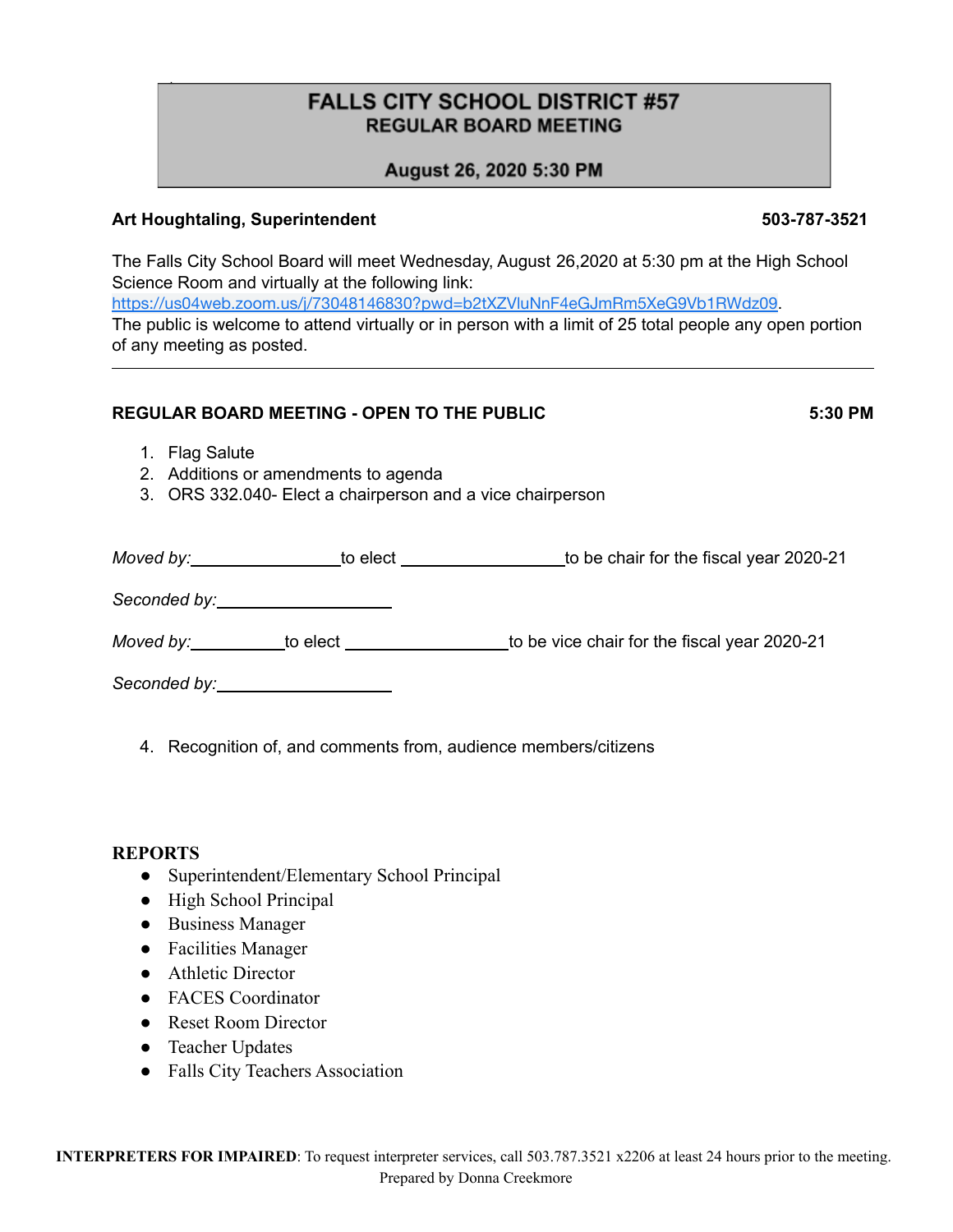#### **INFORMATION & DISCUSSION ONLY Presenter**

- 1. Superintendent Evaluation and Goals **Houghtaling** Houghtaling
- 2. Start of Year Houghtaling
- 3. Classified Handbook **Houghtaling** Houghtaling Houghtaling
- 4. Board Training on Child Abuse SB155 Houghtaling
- 5. April and May Policy Updates, first read Houghtaling Houghtaling
- 6. Revised Calendar **Houghtaling**
- 7. OSBA November Convention Creekmore Creekmore Creekmore
- 8. City Easement Communication of the Communication of the Communication of the Gordon Communication of the Gordon
- 9. Organizational Resolutions to Designate the Following: Houghtaling

#### **RESOLUTION 2021-002: Organizational Resolution**

Appointment of custodian of funds:

BE IT HEREBY RESOLVED that the Board of Directors of Falls city School District authorizes the following appointments for the 2020-2021 fiscal year:

Oregon State Treasury – Art Houghtaling, Jennifer Handy

Oregon State Credit Union (requires two signatures)

General Checking: Art Houghtaling, Jennifer Handy, appointed Board Chair

### **ACTION ITEMS**

### 1. **Approve Consent Agenda**

- July 28, 2020 Board Meeting Minutes
- July 2020 Disbursements
	- Accounts Payable: Check numbers 5180-5206 in the amount of \$58,783.49.
	- Payroll Expenses: Checks and Direct Deposits in the amount of \$228,485.77.

*Moved by:*

*Seconded by:*

2. **Approve Revised Calendar**

*Moved by:*

*Seconded by:*